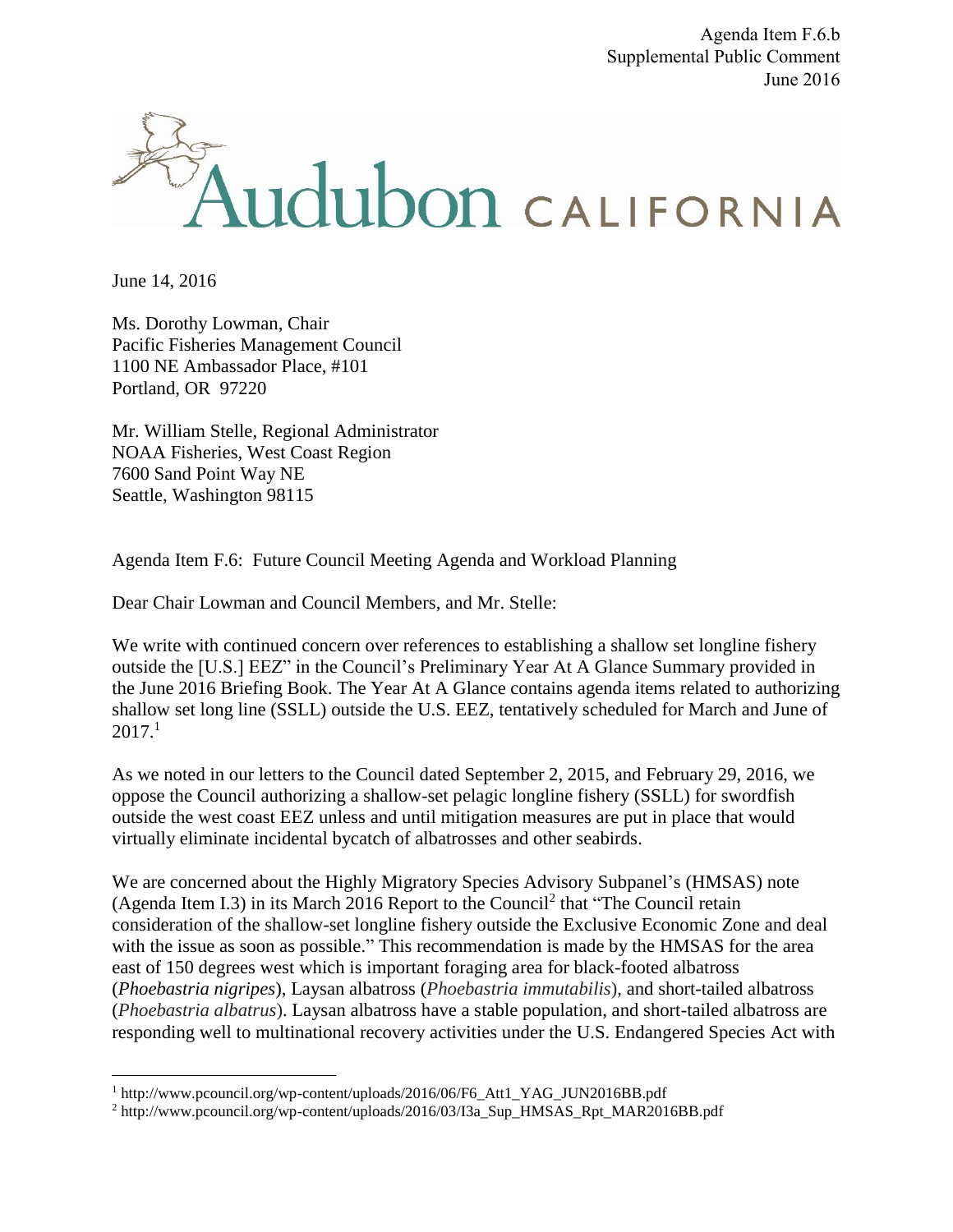reflected in a slow yet steady recovery. The recovery of black footed albatross, however, has stalled and is likely being constrained by adult mortality due to longline bycatch throughout its range.<sup>3,4,5,6</sup> We are concerned that additional mortality resulting from additional effort within the range of black-footed albatross will further constrain its recovery. Specifically, independent analyses find the existing estimated bycatch of black-footed albatross exceeds thresholds for Potential Biological Removal (PBR).

Our September, 2015 letter provides a detailed review of these analyses, as well as information on substantial and growing black-footed albatross bycatch in the Hawaii-based shallow set longline fishery.<sup>7,8</sup> Due to this trend in the Hawaii longline fleet, we do not agree that seabird mitigation measures same as or equivalent to Hawaii regulations (60 CFR 665.35) would be appropriate in any new authorized west coast based fleet.

## **Seabird protection in the United States EEZ**

 $\overline{a}$ 

NMFS, the U.S. Fish and Wildlife Service, and the U.S. Department of State have invested heavily in seabird protection, including reducing bycatch. In 2001 the U.S. developed the *National Plan of Action for Reducing the Incidental Catch of Seabirds in Longline Fisheries,* fulfilling a national responsibility to reduce incidental seabird catch in longline fisheries as called for in the *International Plan of Action for Reducing the Incidental Catch of Seabirds in Longline Fisheries.* In 2014 NOAA reported in the *Implementation of the U.S. National Plan of Action for*  Reducing the Incidental Catch of Seabirds in Longline Fisheries<sup>9</sup> that the United States "has improved research, outreach and education on, and domestic management of incidental seabird catch, resulting in a significant decrease in seabird incidental catch in its domestic fisheries."

We agree with these conclusions and applaud the Council, NMFS, Washington Sea Grant, and commercial fisheries partners for their effective collaboration in reducing or eliminating seabird bycatch in west coast fisheries. In 2014-2015 the Council adopted and NMFS put in place regulations for Seabird Avoidance Measures (primarily streamer lines) in the West Coast groundfish fishery. Reflecting this accomplishment, also in 2015 NOAA's Seabird Program and partners on the west coast won the Presidential Migratory Bird Federal Stewardship Award for its decades of work in developing and putting in place technologies for reducing seabird bycatch.<sup>10</sup>

 $3$  Guy, T. et al. 2013. Overlap of North Pacific albatrosses with the U.S. West Coast groundfish and shrimp fisheries. Fisheries Research 147 (2013) 222-234.

<sup>4</sup> Bakker, V., M. Finkelstein, D. Doak, L. Young, E. VanerWerf, and P.Sievert, 2015. The albatross of assessing and managing risk for wide-ranging long-lived species, In Prep.

<sup>5</sup> Veran, S., Gimenez, O., Flint, E., Kendall, W.L., Doherty, P.F., Jr., Lebreton, J.-D., 2007. Quantifying the impact of longline fisheries on adult survival in the black-footed albatross. Journal of Applied Ecology 44, 942-952.

<sup>&</sup>lt;sup>6</sup> Lebreton, J.-D., Veran, S., 2013. Direct evidence of the impact of longline fishery on mortality in the Black-footed Albatross Phoebastria nigripes. Bird Conservation International 23, 25-35.

<sup>7</sup> Fernandez. P. , D. Anderson1\*, P.. Sievert and K. Huyvaert. 2001. Foraging destinations of three low-latitude albatross (*Phoebastria*) species J. Zool., Lond. (2001) 254, 391-404

<sup>8</sup> Finkelstein, M., Keitt, B.S., Croll, D.A., Tershy, B., Jarman, W.M., Rodriguez-Pastor, S., Anderson, D.J., Sievert, P.R., Smith, D.R., 2006. Albatross species demonstrate regional differences in North Pacific marine contamination. Ecological Applications 16, 678-686.

<sup>&</sup>lt;sup>9</sup> http://www.st.nmfs.noaa.gov/Assets/nationalseabirdprogram/longline\_fisheries.pdf

<sup>10</sup> http://www.washington.edu/news/2015/05/15/washington-sea-grants-ed-melvin-wins-presidential-award-forseabird-saving-streamer-lines/